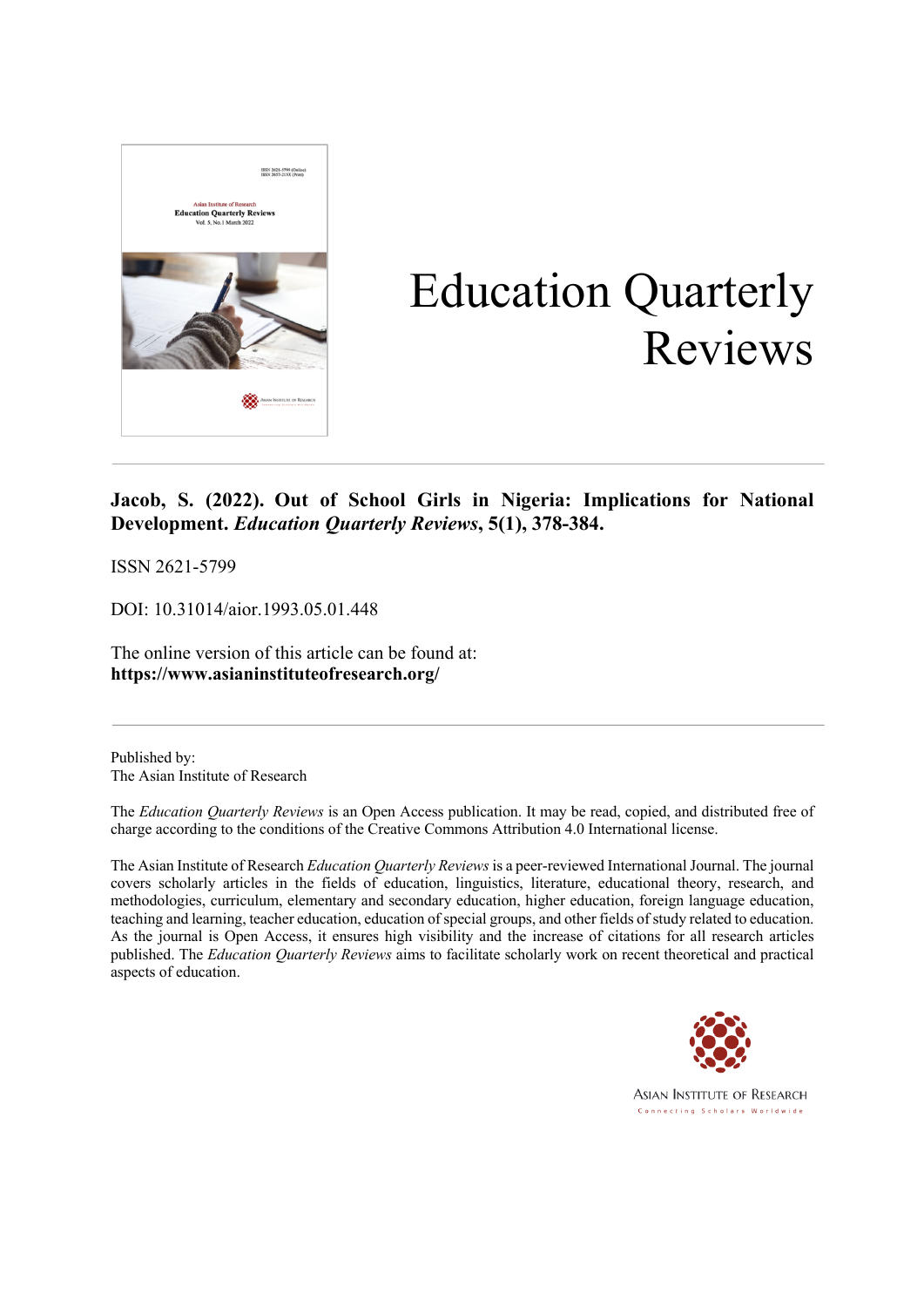

## Out of School Girls in Nigeria: Implications for National Development

Sunday Jacob<sup>1</sup>

<sup>1</sup> Federal College of Education Pankshin, Plateau State, Nigeria. Email: sundayajacob@yahoo.co.uk

#### **Abstract**

Education is a right for all children. Discriminating against either the boys or the girls has serious consequences for future national development. In Nigeria, there are alarming figures showing a large percentage of boys and girls of school age not attending formal education. The focus for this paper therefore is on the girl child bearing in mind the serious implications of not education them on the society. In 2019, 10.19 million children were found to be out of school and 38% of them were girls. Some of the factors attributed to this ugly situation in Nigeria are early marriage, early pregnancy, violence at schools, funding is targeted at boys, child/domestic labour, dangerous journeys to schools, kidnapping, poor sanitation in schools, dilapidated desks/chairs, few female teachers to encourage them to attend school, religious and traditional practices etc. The implications of not addressing these factors as identified in the paper will lead to slower economic growth and reduced income, gender disparity, child mortality rates in communities will soar, she cannot be a policy maker who influences national decisions and women will be less likely to have access to social protection. Finally, recommendations like adequate funding to the education sector, provision of enabling environment, create more awareness among rural dwellers on the need to enroll, retain and encourage the girl child to complete school, Girls4Girls and SHE4HE programmes of UNICEF be sustained, provision of adequate security for all children in and out of school were proffered.

**Keywords:** Girls Education, National Development, Out of School

#### **1. Introduction**

All the countries of the world espouse education as the only fulcrum of national development. It is apparent that for any nation to make significant progress in every facet of their wellbeing, the people have to be educated in the various relevant fields of knowledge. The government of a country works assiduously to ensure the upliftment of its citizenry via the provision of the desired political, economic, and social equity. Education is directly linked with national development as it causes a change that promotes greater productivity and work efficiency in the individual. It is the singular most important agent in transforming a people; national development cannot take place unless a decorous proportion of its population is disciplined in attitudes and beliefs about work, quality of life and other related values.

For many years now a lot of girls have been out of school in Nigeria. The most current figure is put between 10.5 and 13 million implying that "one in every five of the world's out-of-school children is in Nigeria" (UNICEF, 2020; Umar, 2020). Girl education is the avenue by which women and girls can contribute maximally to national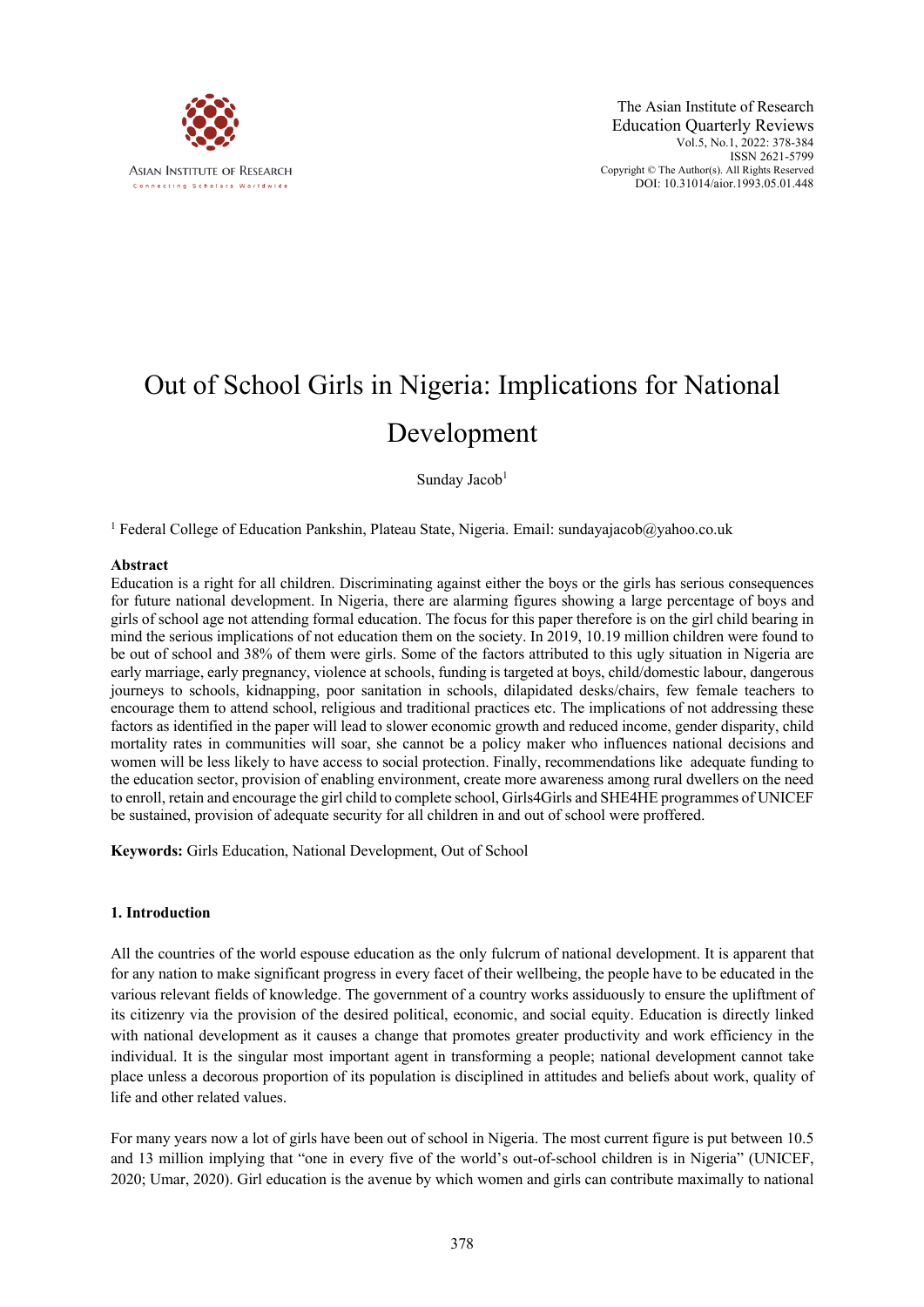development. Section 18 of the Nigerian Constitution, the Universal Basic Education (UBE) Act 2004, the Child Rights Act 2003, and Article 17 of the African Charter all guarantee the right of every Nigerian child (including girls) to education. The UBE Act and the Child Rights Act further made provision for free and compulsory basic education for all children up to junior secondary level. Although these measures have been put in place, the girlchild education accomplishment in Nigeria is still truncated.

A nation does not develop in any way or aspect without women given their right of place in the system that sustains it. Education is an incentive to the development of the nation because it equips its citizens to galvanize the development process. Based on the foregoing, therefore, this paper aims at discussing the importance of educating girls and the implications of leaving them out of school on the development of Nigeria as a nation.

#### **2. The Concept of National Development**

A country is developed if it is able to provide qualitative life for her citizenry. Nigeria just celebrated her  $61<sup>st</sup>$ Independence Anniversary. Unfortunately, however, the nation has been battling with the problems of development in spite of huge human, material, and natural resources at her disposal. Waleola (2015) asserts that development is a desirable phenomenon in national sustenance. It is a product of careful design, effective resource mobilization and collaborative action with the people and their leadership. It entails sacrifice and dedication coupled with careful observation and openness to change.

National development is a multifaceted process involving the restructuring and repositioning of the economic, political, educational, and social infrastructures. The major aim of national development is to meet the needs of the present without jeopardizing the ability of the upcoming generation to meet their own needs (Edidiong  $\&$ Daniel, 2019). This implies that it is a process of well-being, progress, growth and balance that harnesses the evolutional succession in stages, where human societies leave a rudimentary model until they arrive at a model which is considered unique and universal.

A nation that is developed frees the population from fear and exploitation. It expands the range of choices available to the people that allows for democratic decisions and enjoyment of human, economic and political liberties (Bhawna, 2020).

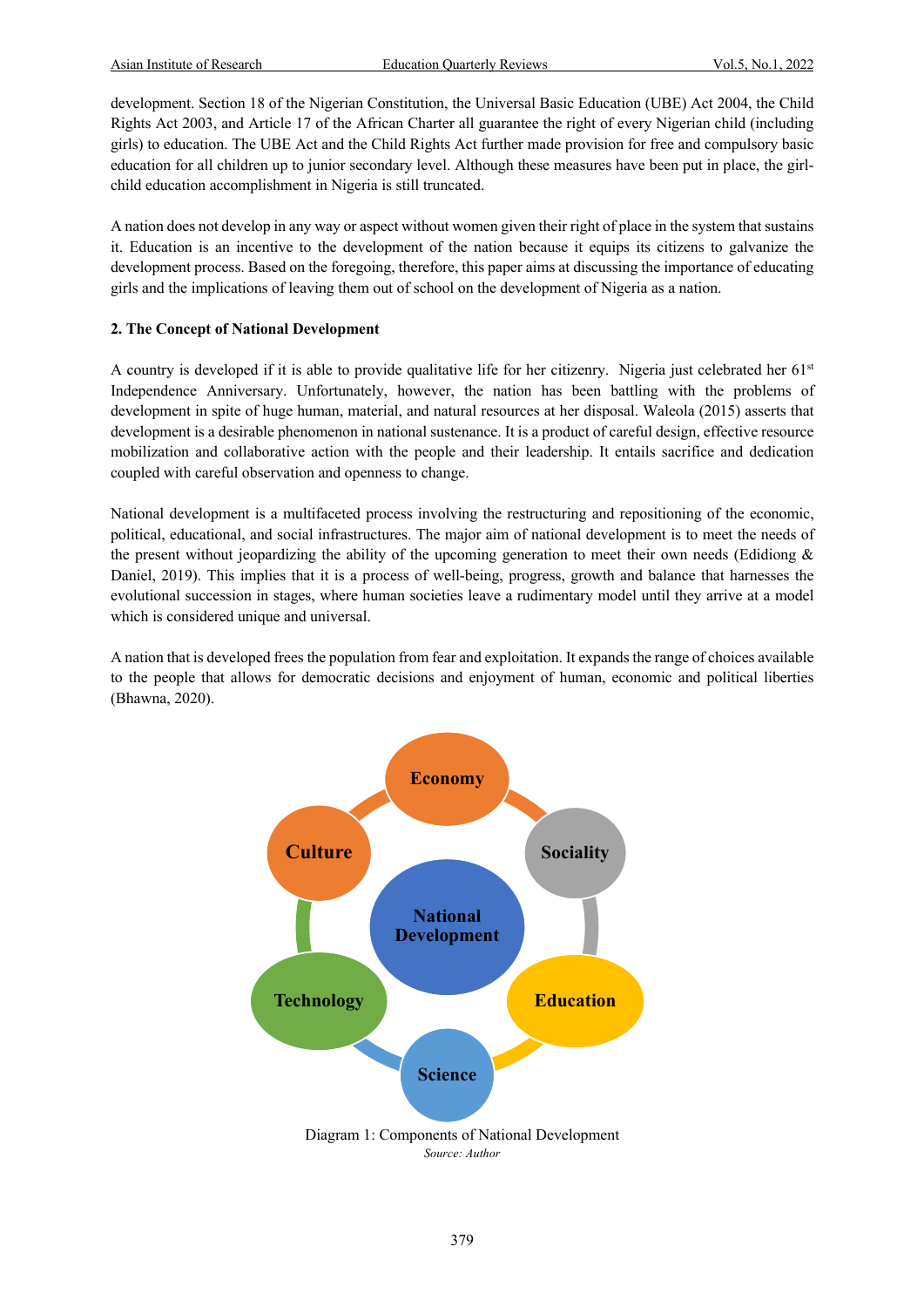The diagramme above shows the components of national development. It exhibits the interconnectedness of the components to the effect that the central ideology is realized. A nation is yet on its way to being fully developed where any of these components are essentially nascent.

#### **3. Girls Education in Nigeria**

Man has developed the means of passing on his leaning – values, skills, and attitudes – to the next generation. Girls also benefit from this process of education. It is through education, formal or informal, that the girl-child comes to know what her society cherishes. By means of education the young woman is prepared to take part in perpetuation and further development of this knowledge and ideals. Unfortunately, however, Nigeria still falls short of the desired result of giving males and females' equal Opportunities and equal access to opportunities to advance socially, economically, politically and otherwise.

UNICEF (2012) undertook a country study and found out that about 10.5 million Nigerian children who were supposed to be in basic education were not. In other words, one out of every three primary age children is out of school, and roughly one out of four junior secondary age children was out of school*.* The percentages of out of school children according to geopolitical zones in Nigeria are presented in the chart below:



Chart 1: Percentage of out of school girls by geopolitical zones in Nigeria *Source: UNICEF, 2012.*

EduCeleb (2020) also carried out a survey and reported that out of 10.19 million children who did not go to school in 2019, 38% of them were girls. The table below contains details according to States with the highest rates and the states with the lowest rates:

| <b>SN</b>      | <b>STATE</b> | <b>NUMBER OF OUT OF SCHOOL GIRLS</b> |
|----------------|--------------|--------------------------------------|
| $\mathbf{1}$   | Akwa Ibom    | 298, 161                             |
| 2              | Sokoto       | 270, 586                             |
| 3              | Katsina      | 267, 132                             |
| $\overline{4}$ | Niger        | 257, 165                             |
| 5              | Taraba       | 246, 123                             |
| 6              | Kaduna       | 242, 100                             |
| 7              | Kano         | 240, 766                             |
| 8              | Oyo          | 170,800                              |
| 9              | Zamfara      | 165, 245                             |
| 10             | Kebbi        | 144,000                              |
| 11             | Adamawa      | 143, 166                             |
| 12             | <b>Imo</b>   | 32, 457                              |

Table 1: States with highest and lowest rates of out of school girls in Nigeria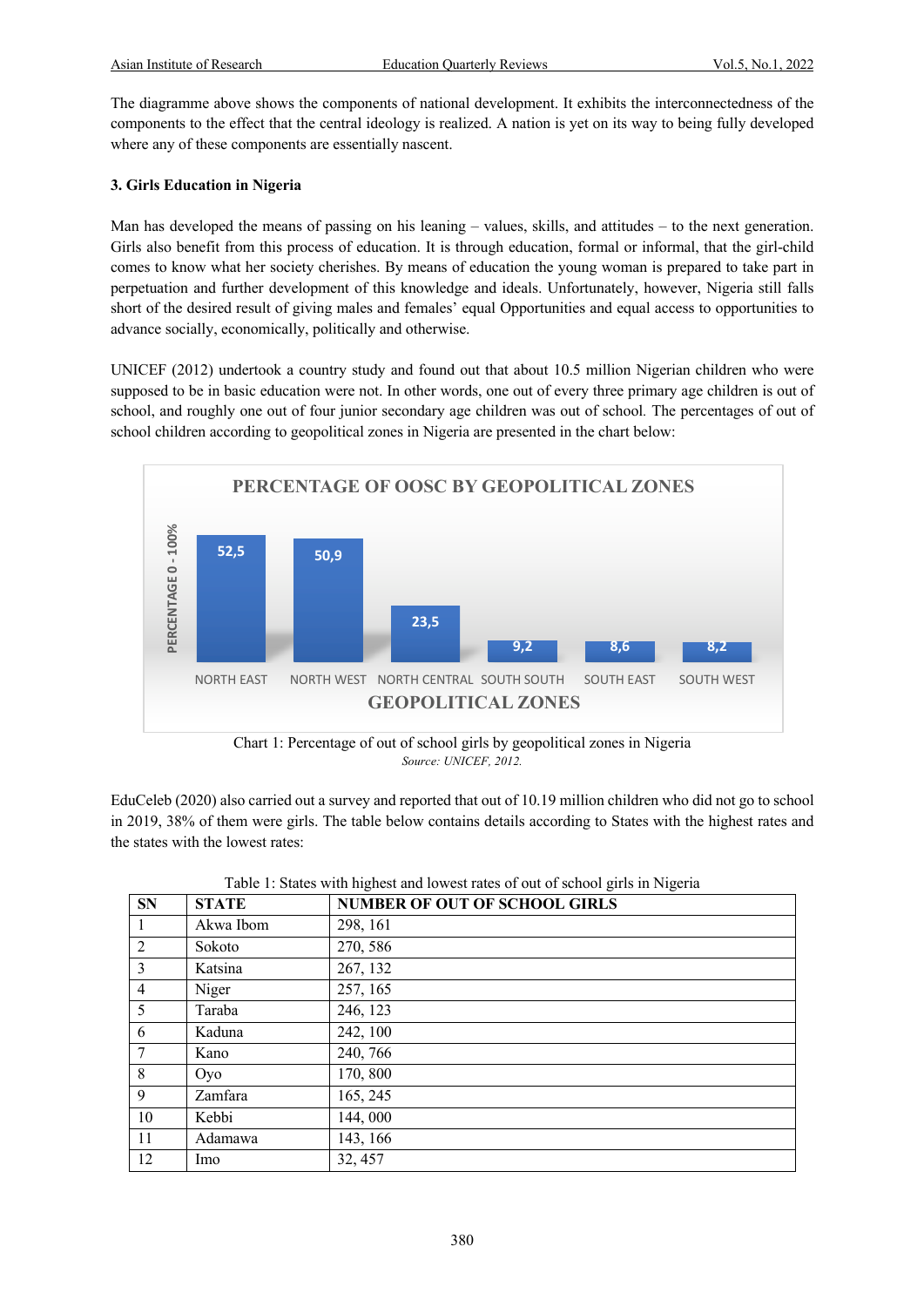| 13 | Gombe       | 31,500  |
|----|-------------|---------|
| 14 | Bayelsa     | 28,735  |
| 15 | Cross River | 26, 279 |
| 16 | Enugu       | 20, 378 |
| 17 | Ekiti       | 15,955  |
| 18 | Ebonyi      | 15, 454 |
| 19 | Ondo        | 8,700   |
| 20 | <b>FCT</b>  | 4,678   |
| 21 | Delta       | 3,668   |

The records of out of school girls in Nigeria are appalling. The information above indicates the need for government and other agencies which are saddled with the mandate for girl child education to expedite action to bridge the gaps that are apparent. The importance of education to a child and also for overall development of a nation cannot be over emphasized particularly the girl-child.

#### **4. Benefits of and Barriers to Girl-child Education**

Education holds many benefits for any nation. It has the capacity to improve the competences of the people who, in turn, bring positive social changes in society (Tabreek, 2017). This is why the United Nations in 1948 decreed the right of everyone to education and made it free, at least in the elementary and fundamental stages, and compulsory too. The International Bill of Human Rights contains provisions on compulsory and free primary education and on nondiscrimination in education. The Convention on the Elimination of All Forms of Discrimination against Women (UN General Assembly, 1979) and Convention on the Rights of the Child (UN General Assembly, 1989) contain elaborate set of legally enforceable commitments concerning both rights to education and to gender equality. The Jomtien Declaration (UNESCO, 1990), Dakar Framework for Action (UNESCO, 2000b), and Millennium Development Goals (MDGs; UN, 2000) call for early childhood care and education, learning programmes for all young people, and improvement in the quality of education.

All the international organizations above emphasize the important place of education because it is the means to

- 1. Reducing poverty and driving sustainable economic growth Girl-child education has been proven to increase income for wage earners and increase productivity for employers, yielding benefits for the community and society. Women's productive activities, particularly in industry, empower them economically and enable them to contribute more to overall development. Whether they are involved in small or medium scale production activities, or in the informal or formal sectors, women's entrepreneurial activities are not only a means for economic survival but also have positive social repercussions for the women themselves and their social environment (UNIDO, 2001).
- 2. Preventing inequality and injustice Educated women are more likely to participate in political discussions, meetings, and decision-making, which in turn promote a more representative and effective government.
- 3. Leading to better health Educated women (with greater knowledge of health care and fewer pregnancies) are less likely to die during pregnancy, childbirth, or during the postpartum period. Increased education of girls also leads to more female health care providers to assist with prenatal medical care, labour and delivery, delivery complications and emergencies, and follow-up care.
- 4. Decreasing child marriage The absurdity giving out under-aged girls into early marriages results at the end of a girl's schooling. The result is illiterate or barely literate young mothers without adequate tools to build healthy, educated families. Educated girls typically marry later, when they are better able to bear and care for their children.
- 5. Reducing mother and child mortality rates Mothers channel much more of their income to expenditures on children than their husbands do is overwhelming. Education also increases the willingness to seek medical care and improves sanitation practices. The children of more educated women are much more likely to grow up healthy.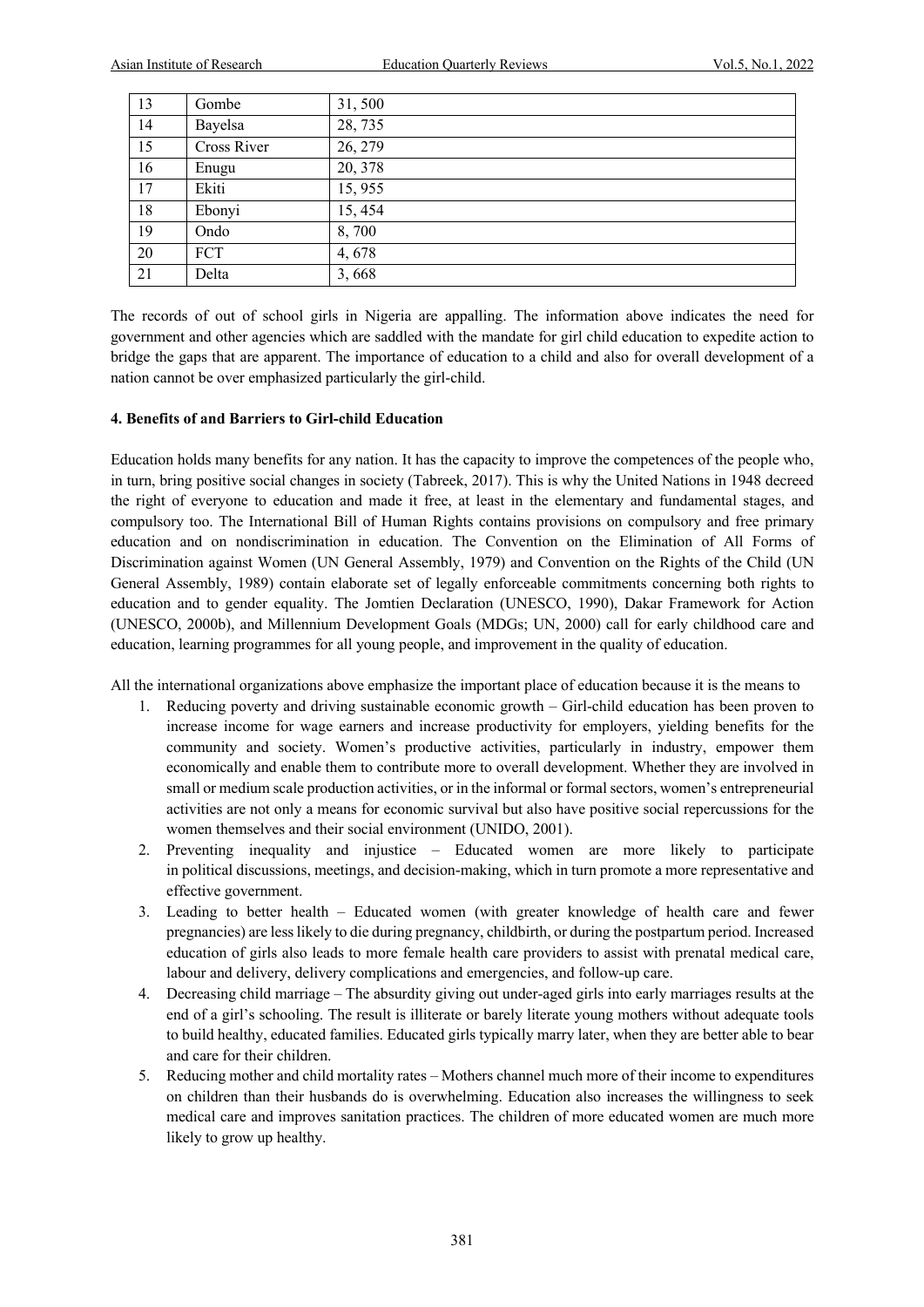In spite of the remarkable benefits, the girl-child in Nigeria is yet a far cry from gaining complete and unrestrained access to basic education. The second goal of the Dakar framework for action aimed at granting all children, particularly girls, access to, and complete, free and compulsory education of good quality by 2015. The fourth goal aimed at 50% improvement in levels of literacy especially for women by 2015. The fifth goal aimed at eliminating gender disparities in primary and secondary education by 2005, and achieving gender equality in education by 2015, with a focus on ensuring girls' full and equal access to, and achievement, in basic education. (UNESCO, 2000b, p. 8). All these plausible ambitions are far from being achieved in Nigeria.

There are various factors that have been identified as barriers to the education of the girl-child. These are different depending on the countries and communities where the girls reside. There are some others which are relatively common to all climes.



*Source: Tabreek (2017)*

In addition to the above reasons as contained in the diagramme, this author during UNICEF G4G Reading Hubs activities with some young girls and women in Bauchi State in 2019, got the following responses from them on why girls do not want to go to school, complete their schooling and transit to secondary schools.

- 1. Early marriage: young girls as
- 2. Pregnancy: Many do not return after giving birth due to those rules, stigma, fees, lack of childcare and the unavailability of flexible school programmes.
- 3. Violence at school: Not only is this a violation of their human rights, it is also one of the most common causes for girls to drop out of school. Many are abused on their way to and at school.
- 4. Lack of funding: Too many girls are being left behind because funding is targeted to boys' education.
- 5. Child/domestic labour: Many girls spend every day working to help feed themselves and their families.
- 6. Dangerous journeys: The walk to school can be dangerous or intimidating. During violent conflicts, girls are deliberately targeted by armed groups and government forces. They often suffer sexual violence, abduction, intimidation and harassment. These makes it difficult to send their female children to school. Surprisingly, they gave examples with Chibok and Dapchi schools girls kidnapping.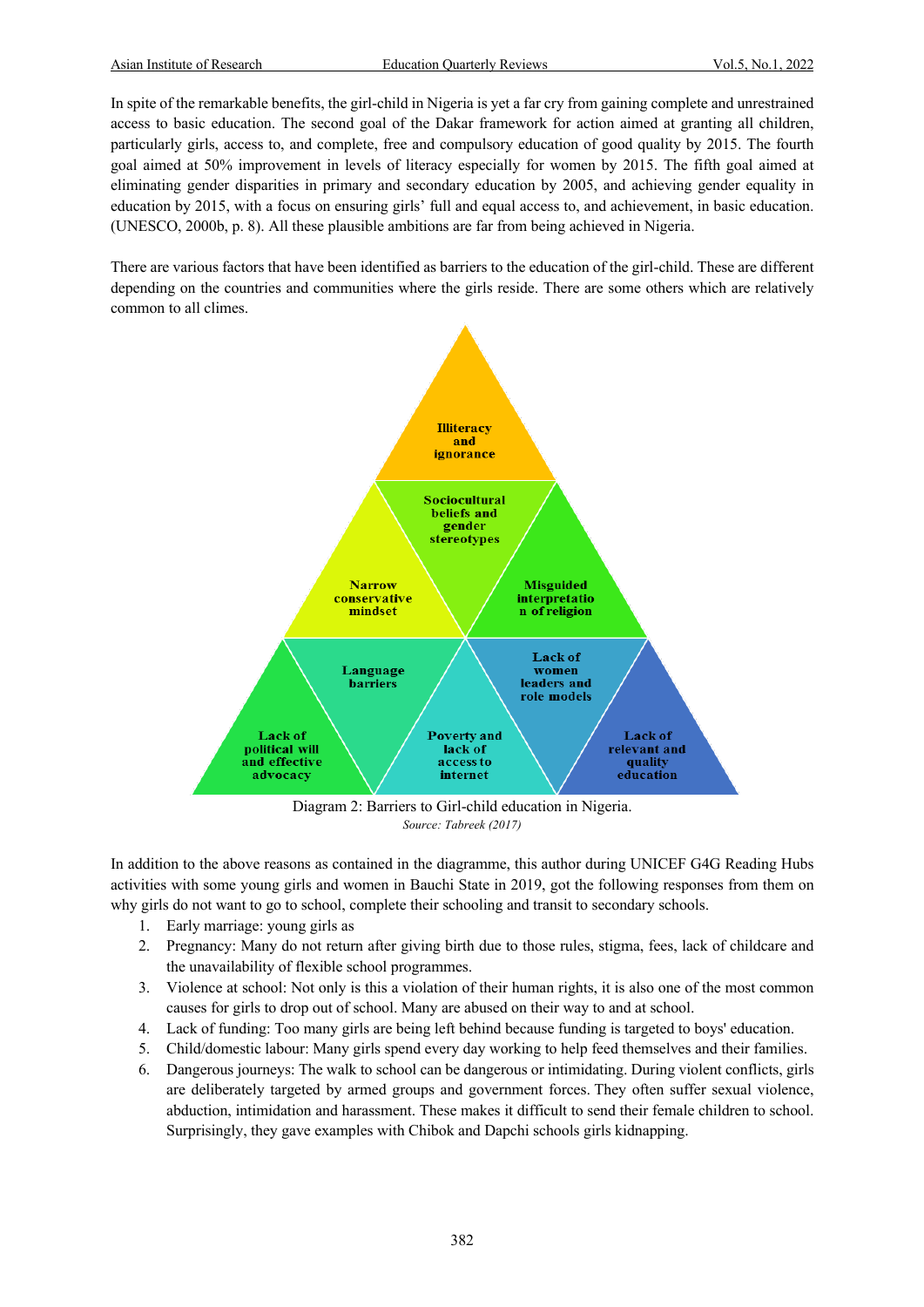- 7. Poor sanitation: That many schools don't have separate toilets and washrooms for girls. Because of this, many girls, particularly adolescents who are menstruating, do not go to school because of a lack of privacy, unavailability of sanitary disposal facilities and water shortages.
- 8. Dirty classroom spaces, dilapidated desks/chairs
- 9. Too few female teachers to encourage them to attend school.
- 10. Because they are girls is often enough to deny them education. They gave examples with religious and traditional practices that discriminate against them to continue with their education.

Despite its contributions to nation development, girl-child education suffers due to any one or more of the factors mentioned in the diagram above. The effect of this situation has led to deprivations that have hindered women from maximizing their capacities in the development process of their communities. In Nigeria, women are generally barely held in high-esteem, consequently girl-child education is seen as a wasteful venture as people think that the role of women is for procreation and home keeping. This is the challenge of girl-child education today. This ought not to be so. All the barriers to girl-child education must be broken through and conducive learning milieu should be provided for the girl-child to ensure a prosperous nation.

#### **5. Implications**

This paper posits that girl-child education is one way through which we can disrupt the vicious circle of abuse, poverty, and oppression of women. Education empowers women; it makes them aware of their rights, and enables them to maintain good health and raise healthy children and families. An educated girl has a positive ripple effect on her health, family, community and society as a whole (Bhagavatheeswaran et al., 2016). However, the implications of not keeping the girl-child in school are atrocious. These include:

**1.** An exogenous increase in girls' access to education creates a better environment for economic growth. Nigerian women account for 41% ownership of micro-businesses in Nigeria with 23 million female entrepreneurs operating within this segment. This places Nigeria among the highest entrepreneurship rates globally (Andrew, 2020). Societies that prefer

not to invest in girls pay a high price for it in terms of slower economic growth and reduced income.

- **2.** Families that are reluctant to sending their daughters to school because they believe that boys will receive a higher wage in the future but this is a vicious cycle where women cannot compete against male wages, not due to their capabilities respective to their gender but because they are not being offered equal opportunities in their upbringing. A nation that allows this trend will perpetuate gender disparity.
- **3.** If the girl-child is allowed to stay out of school, she is deprived of her right to education and will be doomed to be illiterate. Consequently, she cannot educate her children and look after her family's health properly. Child mortality rates in communities will soar instead of plummeting.
- **4.** A girl-child who is not educated cannot grow up to participate effectively in politics, business, and national leadership. She cannot be a policy maker who influences national decisions.
- 5. Women will be less likely to have access to social protection. Gender inequalities in employment and job quality result in gender gaps in access to social protection acquired through employment such as pensions, unemployment benefits or maternity protection.

#### **6. Conclusion**

Educating the girl-child is beneficial to a nation. When girls are allowed to stay out of school, it undermines the efforts made by the government and other organizations at nation building. Nigeria's slow economic growth is not unconnected to the level of education and participation of women in running the affairs of the country. It is, therefore, imperative to go back to the drawing board and take into cognizance all that need to be done to send and retain the girl-child in school until completion.

#### **7. Recommendations**

This paper considered the benefits of education for the girl-child and the consequences of keeping the girl-child out of school. In order to overcome the challenges that have been identified above, the following recommendations are made: